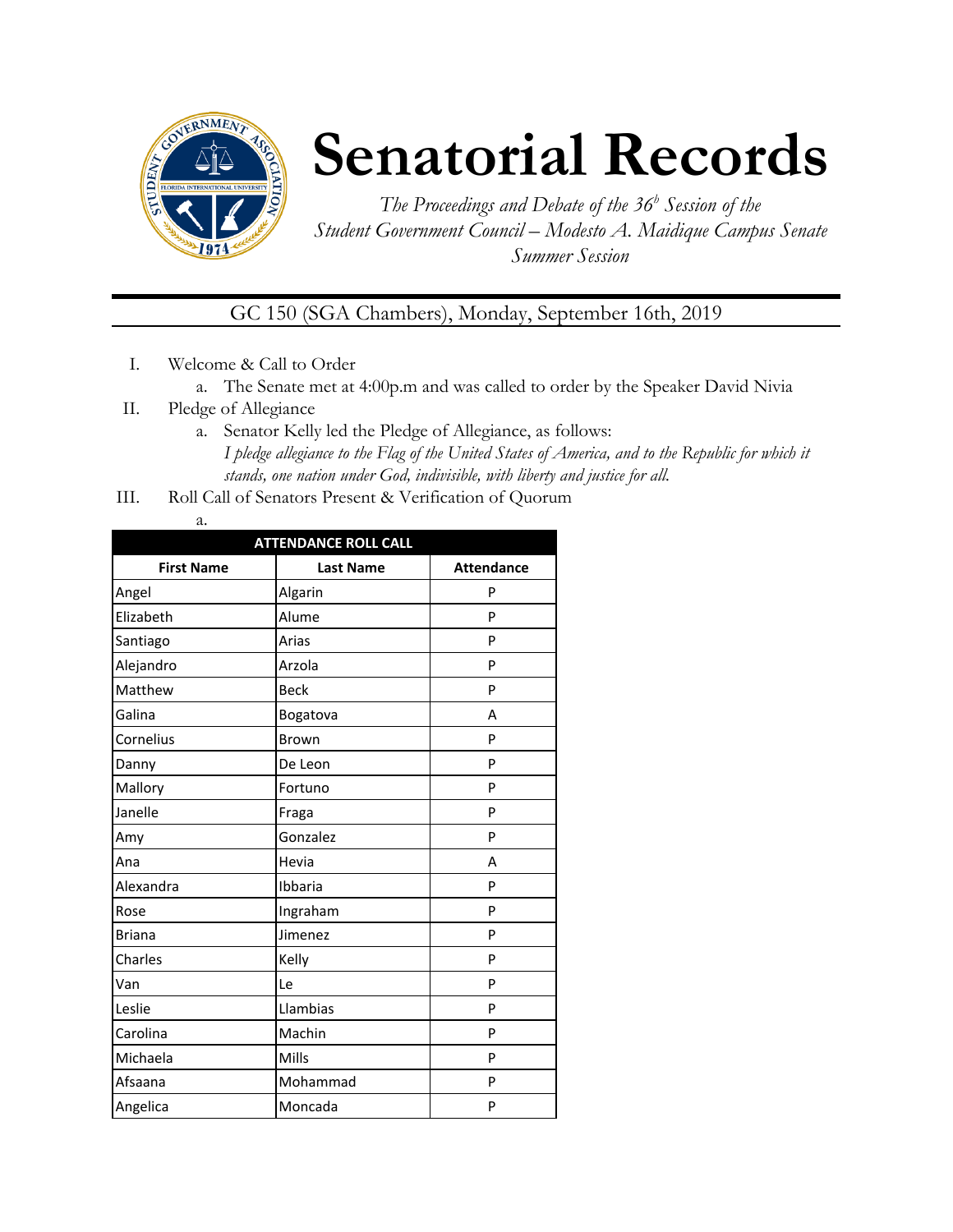| Cameron                 | Moody         | P                  |
|-------------------------|---------------|--------------------|
| Marko                   | Nikitovic     | A                  |
| David                   | Nivia         | P                  |
| Karla                   | Perez         | P                  |
| Gabriella               | Ponce         | P                  |
| Zackrey                 | Powers        | P                  |
| Shahnwaz                | Rafi          | P                  |
| Maryam                  | Rafieifar     | P                  |
| Molly                   | Schantz       | P                  |
| Jonathan                | Soufia        | P                  |
| Elizabeth               | Vazquez       | А                  |
| Sophia                  | Viterri       | P                  |
| <b>VACANT</b>           | <b>VACANT</b> |                    |
| <b>VACANT</b>           | <b>VACANT</b> |                    |
| VACANT                  | <b>VACANT</b> |                    |
| VACANT                  | <b>VACANT</b> |                    |
| <b>SENATE SEATS</b>     | 38            |                    |
| <b>VACANT SEATS</b>     | 7             | <b>QUORUM</b>      |
| <b>SENATORS PRESENT</b> | 30            | <b>ESTABLISHED</b> |
| <b>AMT FOR QUORUM</b>   | 16            |                    |

b. The roll was called and Quorum was verified with 30 Senators present.

- IV. Approval of the Minutes from September 9th, 2019
	- a. Senator Ingraham moves to approve the minutes from September 9th, 2019. Senator Llambias seconds. Motion passes.
- V. Adoption of the Agenda
	- a. Senator Powers moves to adopt the agenda. Senator Llambias seconds. Motion passes.
- VI. Invited Speakers
	- a. Agencies and Councils monthly report
		- i. Student Programming Council
			- 1. On the 27th during Week of Welcome, SPC collaborated with the Athletics and Spirit team.
			- 2. On Sept. 4th we SPC Painting with a Twist. Collaborated with CARTA, The American Institute of Graphic Arts, and Professor Silvia Keesh.
				- a. Had 204 students attendees
			- 3. On Sep. 12 at the Engineering campus we had SPC and Homecoming Football Frenzy

a. 216 students attendees

- 4. Moved date for Uproar Concert to January 9th, 2020
- 5. In the midst of planning everything with my E-Board
- 6. November 7th is when we will announce the artists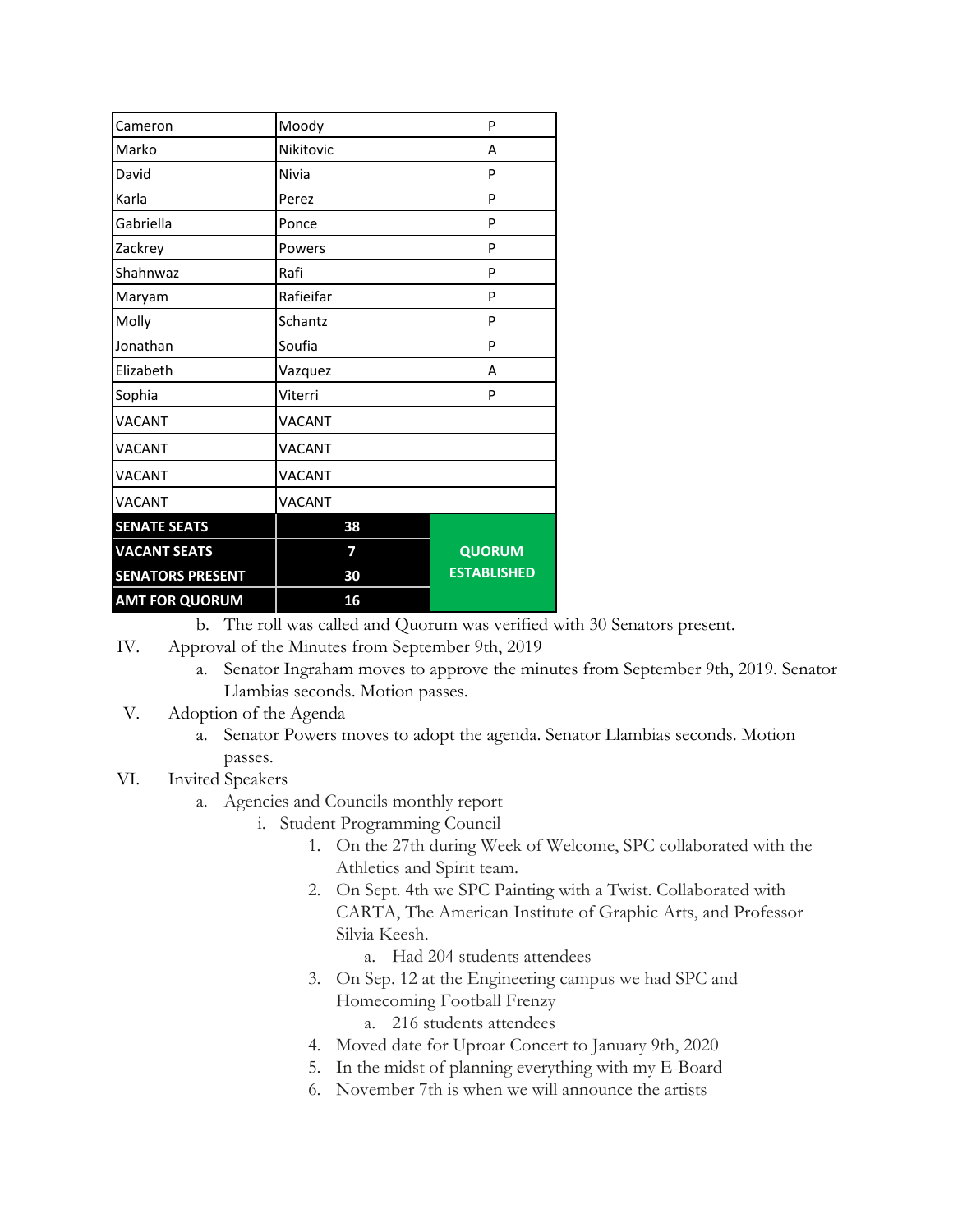- ii. Homecoming Council
	- 1. On the first day of school we had an event to countdown the days to homecoming.
		- a. We had almost 400 student attendees
	- 2. Event at Engineering Campus last Thursday in collaboration with SPC.
	- 3. Homecoming Concert- October 4th
	- 4. Pageant on Sunday
		- a. Doors open at 6pm
	- 5. BBC events on the following Monday and Tuesday Oct 7-8
	- 6. Panther Got Talent on Wednesday Oct. 9th
	- 7. Uncaging on Oct. 10th
	- 8. Last event is the Parade during the Homecoming game.
- iii. Black Student Union
	- 1. MMC General Body Meeting
		- a. Around 200 attendees
	- 2. Pajama Party on Sept. 6th
	- 3. BBC General Body Meeting on Sept. 10th
	- 4. Back to School Clothing Drive
		- a. Tabling on Sept. 9th and 12th
		- b. We were able to donate 42lbs of clothes
	- 5. The Odyssey on Sept. 12th
		- a. 55 attendees
	- 6. Annual Open Mic Night on Sept.13th with 241 attendees
	- 7. Sept. 18th Kick-Back mixer
	- 8. BBC Meet and Greet next Monday
	- 9. Annual State of the Union on Sept. 25th from 8-10pm
- iv. Council for Student Organizations
- v. Residence Hall Association
	- 1. First General Body Meeting last night
		- a. Had 45 attendees
	- 2. Events for next month
		- a. Pool Party for residence
		- b. Want to do a Fall Festival
- vi. Multi-Faith Council

#### VII. Committee Reports

- a. Finance Committee
	- i. First meeting this Thursday at 5pm
	- ii. Two appropriation request pending
		- 1. 4 undergrads in the college of nursing flying to a conference
		- 2. Panther Mock Trial
	- iii. If you have any questions, please contact sga.financecom@gmail.com
- b. Rules, Legislation, and Judiciary Committee
	- i. Met last week on Sept 11th and discussed 4 different rules and resolutions.
	- ii. If you have any questions, please contact sga.rljcommittee@gmail.com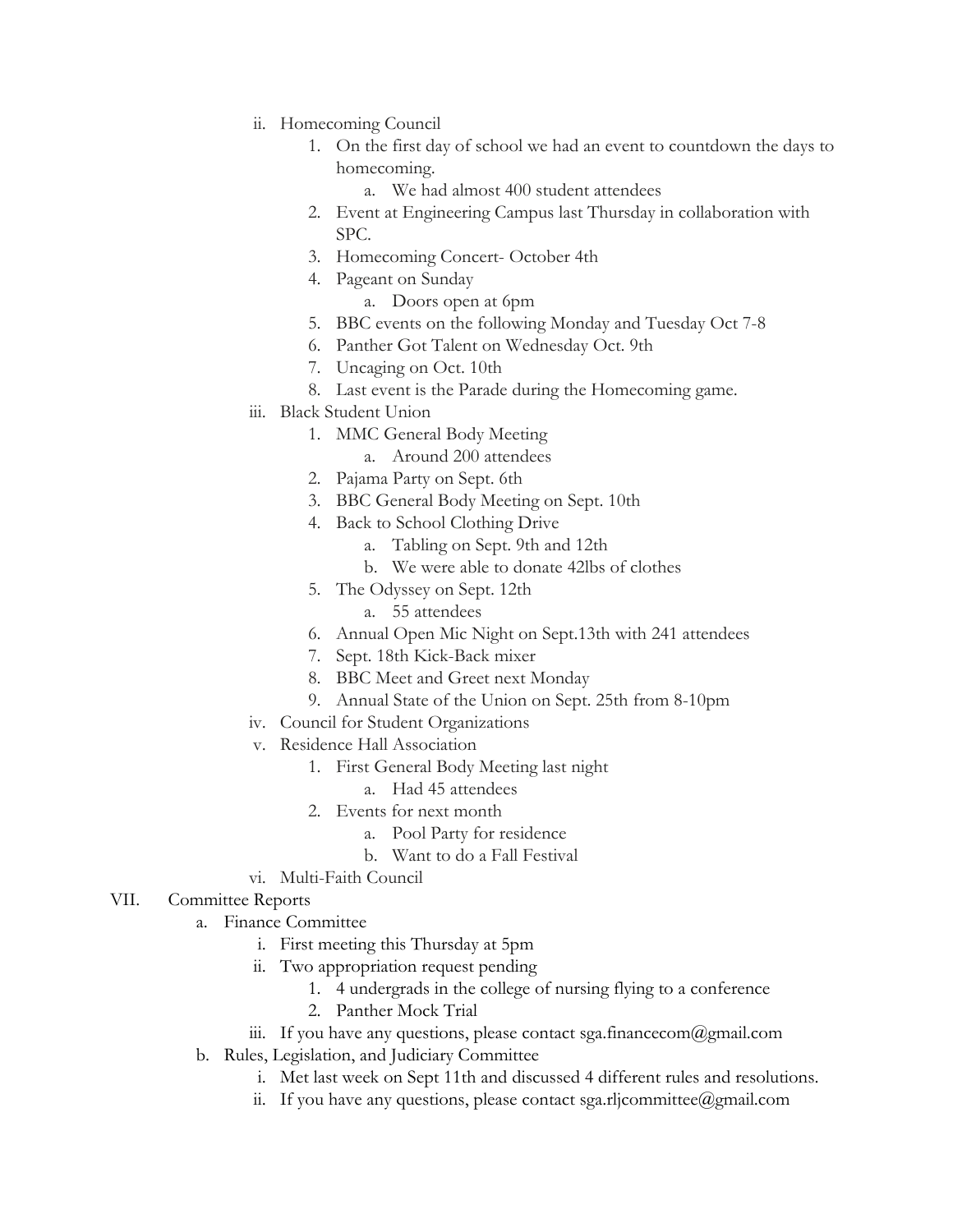- c. Operational Review Committee
	- i. In the process of auditing CSO
	- ii. If you have any questions, please contact fiusga.orc $(\partial g$ mail.com
- d. Internal Affairs Committee
	- i. Senator Requirement Document
	- ii. If you have any questions, please contact sgainternal@fiu.edu
- e. Student Advocacy Committee
	- i. Officially booked for Outreach event
	- ii. If you have any questions, please contact sga.sacommittee@gmail.com
- f. Graduate and Professional Students Committee
	- i. Today in our meeting we discussed budget
	- ii. Discussed about the 1st Grad Scholar
	- iii. Discussed the problems the graduate students have on filling out the travel fund application.
		- 1. Decided to amend the application
	- iv. If you have any questions, please contact GPSC@fiu.edu

#### VIII. Executive Board Reports

- a. Speaker of the Senate
	- i. Committee chairs are responsible for making sure your committees understand what Senators have to do after the email I sent.
	- ii. Senators: Add on the "Meet your SGA" PowerPoint your slide with the platform that you ran on and add your picture.
		- 1. [https://docs.google.com/presentation/d/10j1RlBlyYWllE1eHh7n1](https://docs.google.com/presentation/d/10j1RlBlyYWllE1eHh7n1WXtnD0fdXyhT/edit#slide=id.g33dc21de56_0_5) [WXtnD0fdXyhT/edit#slide=id.g33dc21de56\\_0\\_5](https://docs.google.com/presentation/d/10j1RlBlyYWllE1eHh7n1WXtnD0fdXyhT/edit#slide=id.g33dc21de56_0_5)
	- iii. Add committee meeting times on the SGA calendar
	- iv. Senate Retreat on Sept. 28th

#### *Point of Personal Privilege for Senator Ponce at 4:44pm; Returned at 4:47pm*

- v. No Food in SGA Chambers. It was left dirty last time.
- vi. #FIUSTRONG breakfast Monday Sept. 23 10 AM 11AM GC 243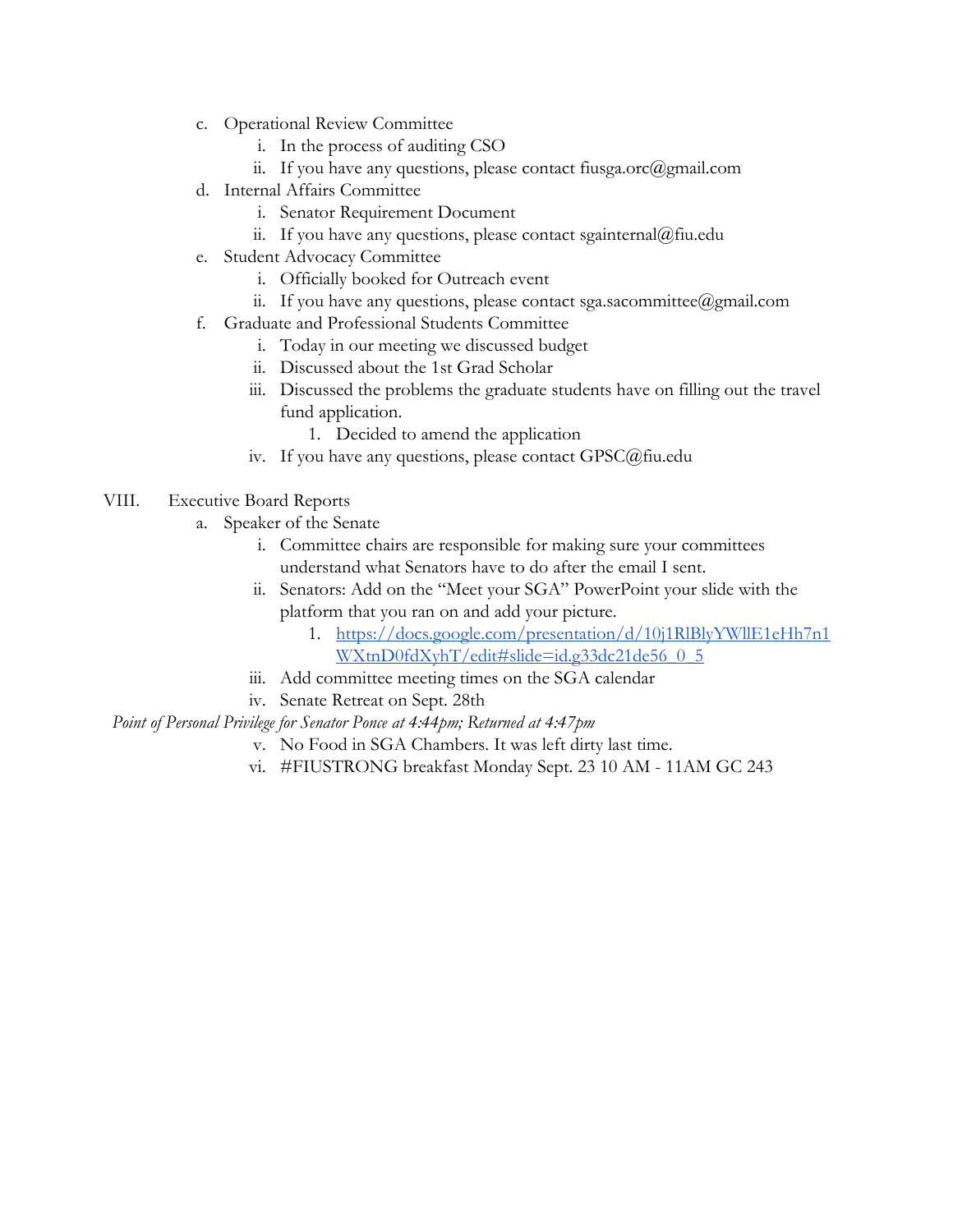

- <https://fiu.campuslabs.com/engage/submitter/form/start/205149>
- ix. "I Love My Major" Event
- x. If you have any questions, please email sgaspeaker@fiu.edu
- b. Speaker Pro Tempore
	- i. We had a Leadership meeting today
	- ii. Helped out Elizabeth for the tailgate
	- iii. If you have any questions, please email sgaprotemp@fiu.edu
- c. President Rosell

vii.

- i. If you have any questions, please email sgapres $@$ fiu.edu
- d. Vice President Ojeda
	- i. Working with FIU Health in terms of promoting health and services here on campus.
	- ii. Oct. 5th Panther Block Party
	- iii. If you have any questions, please email sgavp@fiu.edu
- e. Comptroller
	- i. Right way to pass an appropriation
	- ii. Reminder senators have \$150 to spend on events
	- iii. If you have any questions, please email sgacomptrol@fiu.edu
- f. Chief Justice
	- i. Had another interview for the justice position
	- ii. If you have any questions, please email  $\frac{\sigma}{\sigma}$  in  $\frac{\sigma}{\sigma}$

Senator Ingraham moves to suspend rules. Senator Soufia seconds. Motion passes.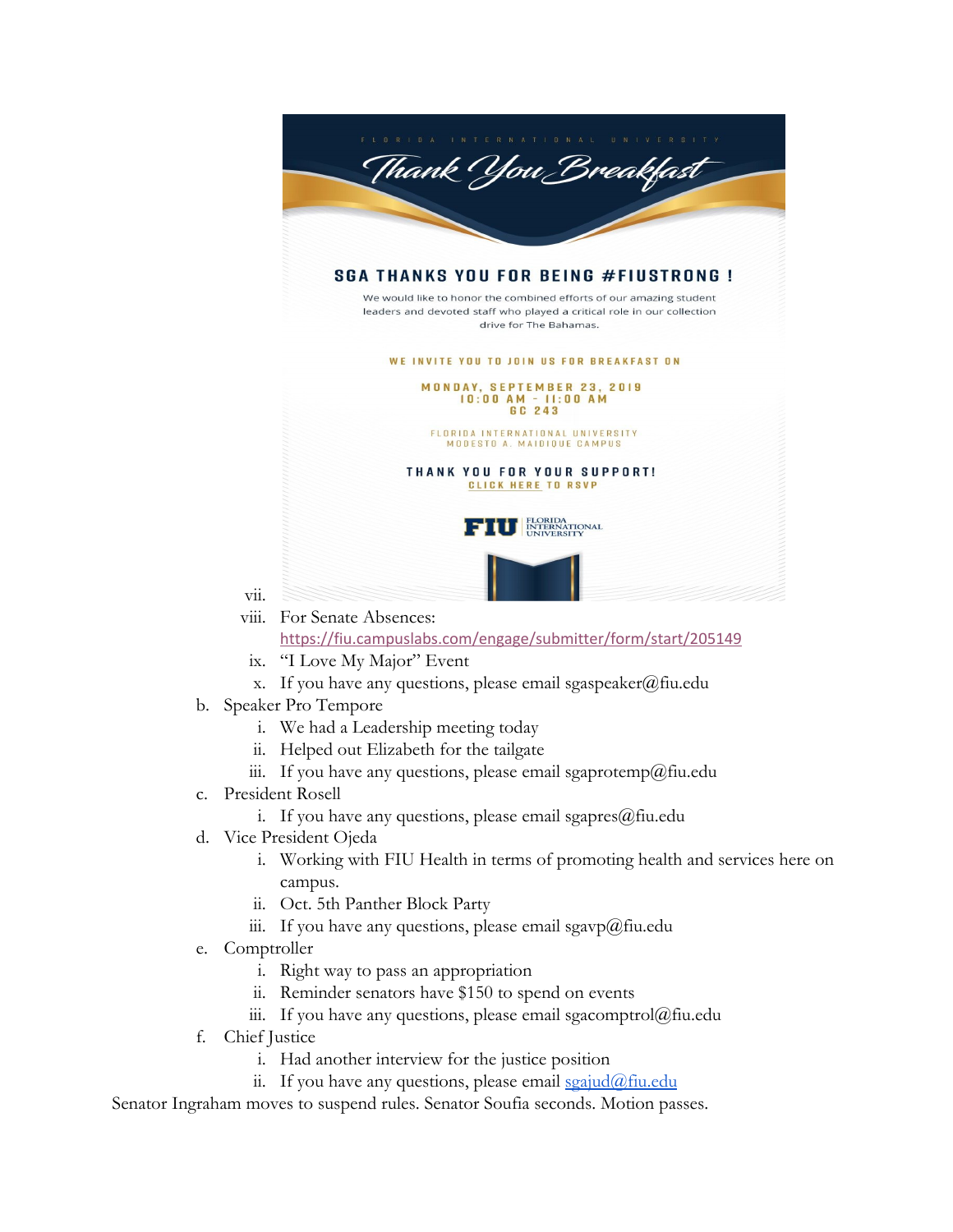Senator Ingraham moves to bypass Rules, Legislation and Judiciary Committee. Senator Arzola seconds. Motion passes.

Senator Ingraham moves to bypass Finance Committee. Senator Kelly seconds. Motion passes. Senator Ingraham moves to add appropriation 3601 to new business Item A. Senator Kelly seconds. Motion passes.

IX. Special Orders

- a. There were none.
- X. Vetoed Legislation
	- a. There were none.
- XI. Second Readings
	- a. There were none.

*Point of Personal Privilege for Senator Powers ; Dismissed at 5:01pm Point of Personal Privilege for Senator Llambias at 5:01pm; Returned at 5:06pm*

- XII. Unfinished Business
	- a. SR 3601
		- i. Senator Ingraham moves to bypass second reading. Senator Arzola seconds. Motion passes.
		- ii. Senator Arzola moves to go into voting procedure. Senator Fraga seconds. Motion passes.

| <b>VOTE ON</b>    |                  |                   |      |                              |  |
|-------------------|------------------|-------------------|------|------------------------------|--|
| <b>First Name</b> | <b>Last Name</b> | <b>Attendance</b> | Vote | <b>REASON</b>                |  |
| Angel             | Algarin          | P                 | Y    |                              |  |
| Elizabeth         | Alume            | P                 | Υ    |                              |  |
| Santiago          | Arias            | P                 | Υ    |                              |  |
| Alejandro         | Arzola           | P                 | Υ    |                              |  |
| Matthew           | <b>Beck</b>      | P                 | Υ    |                              |  |
| Galina            | Bogatova         | Α                 |      |                              |  |
| Cornelius         | <b>Brown</b>     | P                 | Υ    |                              |  |
| Danny             | De Leon          | P                 | Y    |                              |  |
| Mallory           | Fortuno          | P                 | Υ    |                              |  |
| Janelle           | Fraga            | P                 | Υ    |                              |  |
| Amy               | Gonzalez         | P                 | Υ    |                              |  |
| Ana               | Hevia            | Α                 |      |                              |  |
| Alexandra         | Ibbaria          | P                 | Υ    |                              |  |
| Rose              | Ingraham         | P                 | Υ    |                              |  |
| <b>Briana</b>     | Jimenez          | P                 | Υ    |                              |  |
| Charles           | Kelly            | P                 | Υ    |                              |  |
| Van               | Le               | P                 | Υ    |                              |  |
| Leslie            | Llambias         | P                 | A    | Not present for presentation |  |
| Carolina          | Machin           | P                 | Υ    |                              |  |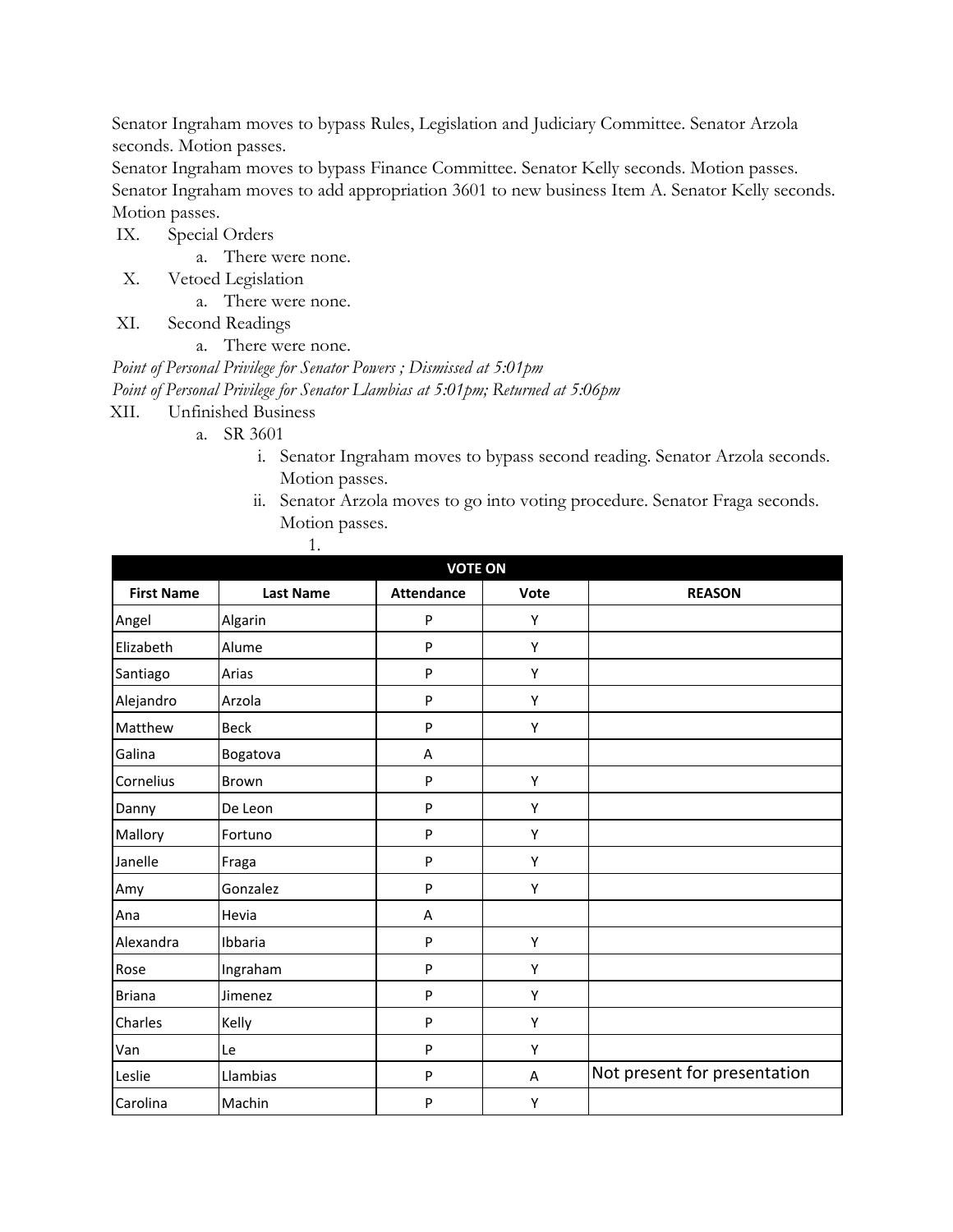| Michaela                  | <b>Mills</b>  | P              | Υ              |                              |
|---------------------------|---------------|----------------|----------------|------------------------------|
| Afsaana                   | Mohammad      | P              | Υ              |                              |
| Angelica                  | Moncada       | P              | Υ              |                              |
| Cameron                   | Moody         | P              | Υ              |                              |
| Marko                     | Nikitovic     | A              |                |                              |
| David                     | Nivia         | P              | Υ              |                              |
| Karla                     | Perez         | P              | Υ              |                              |
| Gabriella                 | Ponce         | P              | Υ              |                              |
| Zackrey                   | Powers        | P              | A              | Not present for presentation |
| Shahnwaz                  | Rafi          | P              | Υ              |                              |
| Maryam                    | Rafieifar     | P              | Υ              |                              |
| Molly                     | Schantz       | P              | Υ              |                              |
| Jonathan                  | Soufia        | P              | Υ              |                              |
| Elizabeth                 | Vazquez       | A              |                |                              |
| Sophia                    | Viterri       | P              | Υ              |                              |
| <b>VACANT</b>             | <b>VACANT</b> |                |                |                              |
| <b>VACANT</b>             | <b>VACANT</b> |                |                |                              |
| <b>VACANT</b>             | <b>VACANT</b> |                |                |                              |
| <b>VACANT</b>             | <b>VACANT</b> |                |                |                              |
|                           |               | YAY            | 28             |                              |
| <b>QUORUM ESTABLISHED</b> |               | <b>NAY</b>     | $\mathbf 0$    | <b>PASS</b>                  |
|                           |               | <b>ABSTAIN</b> | $\overline{2}$ |                              |

2. Passed with 28-0-2

*Point of Personal Privilege for Senator Ingraham at 5:13pm; Returned at 5:15pm*

- b. SB 3601
	- i. Senator Arzola moves to go into a 5 minute discussion period. Senator Beck seconds. Motion passes.

## *Point of Personal Privilege for Senator Arzola at 5:28pm; Returned at 5:36pm*

- c. UB 3601
	- i. Senator Kelly moves to bypass second reading. Senator Arzola seconds. Motion passes.
	- ii. Senator Kelly moves to go into voting procedure. Senator Arzola seconds. Motion passes.

|                   | . .              |                   |             |               |  |
|-------------------|------------------|-------------------|-------------|---------------|--|
|                   | <b>VOTE ON</b>   |                   |             |               |  |
| <b>First Name</b> | <b>Last Name</b> | <b>Attendance</b> | Vote        | <b>REASON</b> |  |
| Angel             | Algarin          | P                 | $\mathbf v$ |               |  |
| Elizabeth         | Alume            | P                 | v           |               |  |
| Santiago          | Arias            | P                 | v           |               |  |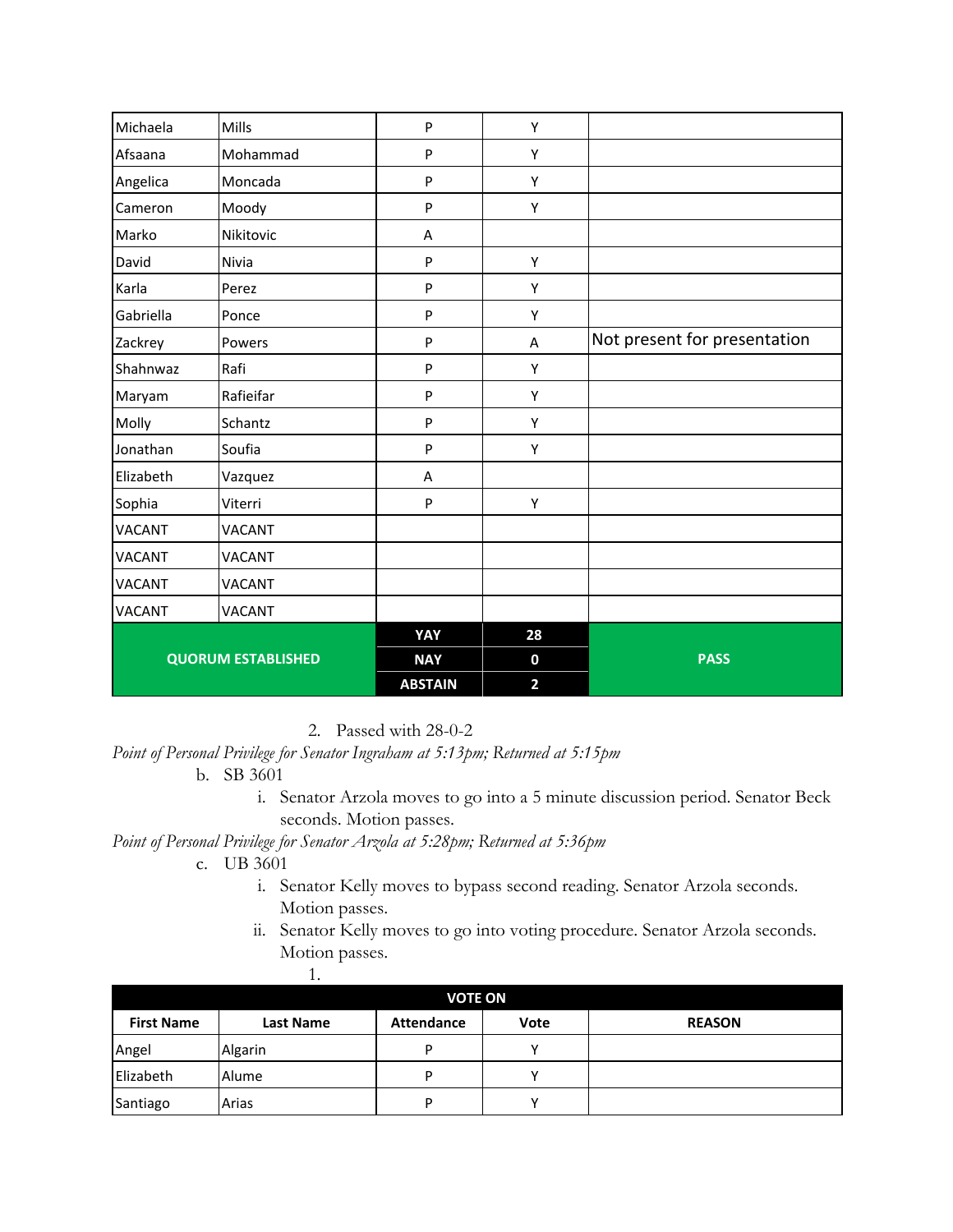| Alejandro     | Arzola                    | P          | A         | Not present for presentation |
|---------------|---------------------------|------------|-----------|------------------------------|
| Matthew       | <b>Beck</b>               | P          | Υ         |                              |
| Galina        | Bogatova                  | A          |           |                              |
| Cornelius     | Brown                     | P          | Υ         |                              |
| Danny         | De Leon                   | P          | Υ         |                              |
| Mallory       | Fortuno                   | P          | Υ         |                              |
| Janelle       | Fraga                     | P          | Υ         |                              |
| Amy           | Gonzalez                  | P          | Υ         |                              |
| Ana           | Hevia                     | A          |           |                              |
| Alexandra     | Ibbaria                   | P          | Υ         |                              |
| Rose          | Ingraham                  | P          | Υ         |                              |
| <b>Briana</b> | Jimenez                   | P          | Υ         |                              |
| Charles       | Kelly                     | P          | Υ         |                              |
| Van           | Le                        | P          | Υ         |                              |
| Leslie        | Llambias                  | P          | Υ         |                              |
| Carolina      | Machin                    | P          | Υ         |                              |
| Michaela      | Mills                     | P          | Υ         |                              |
| Afsaana       | Mohammad                  | P          | Υ         |                              |
| Angelica      | Moncada                   | P          | Υ         |                              |
| Cameron       | Moody                     | P          | Υ         |                              |
| Marko         | Nikitovic                 | A          |           |                              |
| David         | Nivia                     | P          | Υ         |                              |
| Karla         | Perez                     | P          | Υ         |                              |
| Gabriella     | Ponce                     | P          | Υ         |                              |
| Zackrey       | Powers                    | Α          | A         |                              |
| Shahnwaz      | Rafi                      | P          | Υ         |                              |
| Maryam        | Rafieifar                 | P          | Υ         |                              |
| Molly         | Schantz                   | P          | Υ         |                              |
| Jonathan      | Soufia                    | P          | Υ         |                              |
| Elizabeth     | Vazquez                   | A          |           |                              |
| Sophia        | Viterri                   | P          | Υ         |                              |
| <b>VACANT</b> | <b>VACANT</b>             |            |           |                              |
| <b>VACANT</b> | <b>VACANT</b>             |            |           |                              |
| <b>VACANT</b> | VACANT                    |            |           |                              |
| <b>VACANT</b> | VACANT                    |            |           |                              |
|               |                           | YAY        | 28        |                              |
|               | <b>QUORUM ESTABLISHED</b> | <b>NAY</b> | $\pmb{0}$ | <b>PASS</b>                  |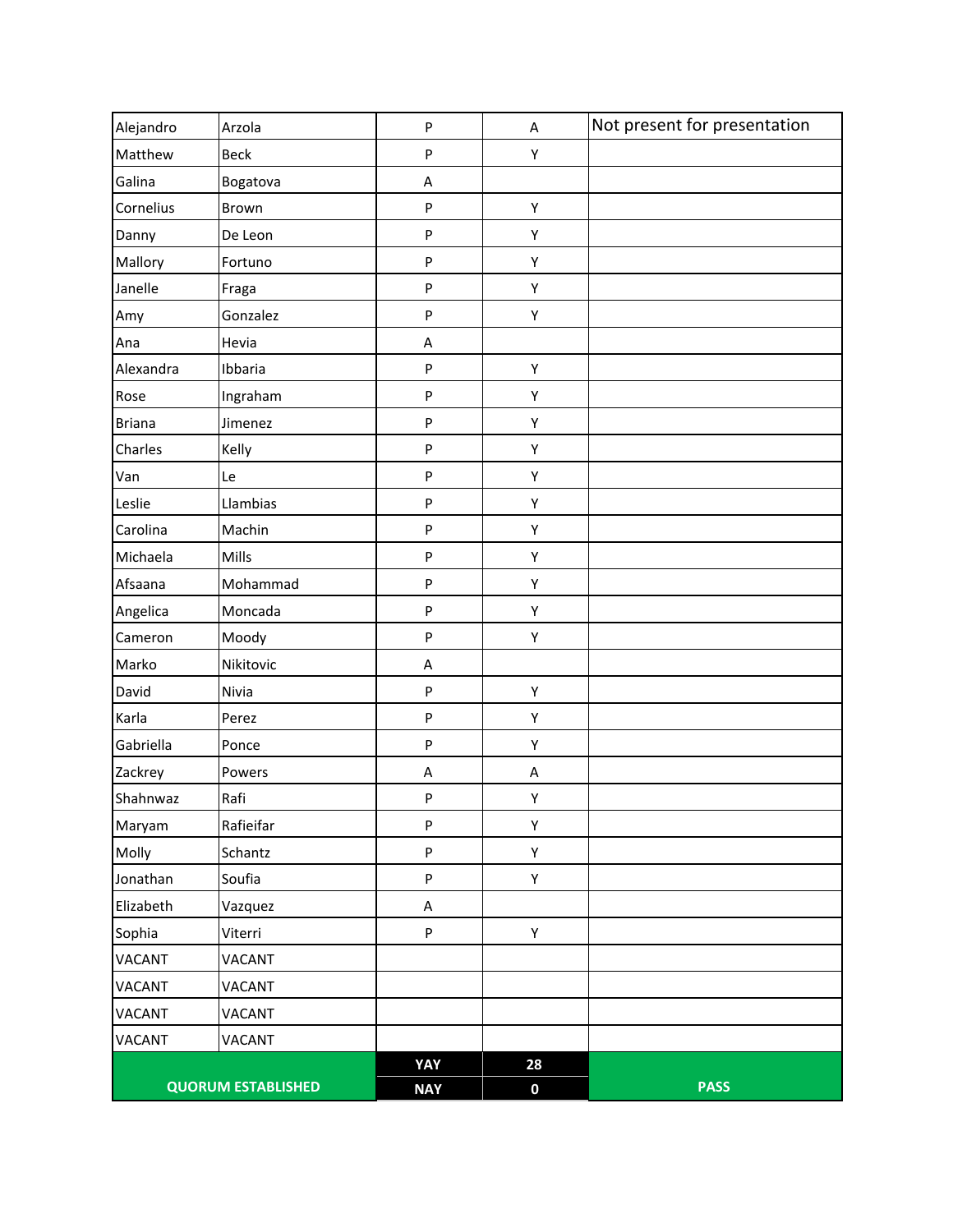## **ABSTAIN 1**

2. Passed with 28-0-1

# XIII. New Business

- a. SA 3601
	- i. Senator Arzola moves to bypass second reading. Senator Beck seconds. Motion passes.
	- ii. Senator Arzola moves to go into voting procedure. Senator Beck seconds. Motion passes. 1.

| <b>VOTE ON</b>    |                  |                   |      |               |  |
|-------------------|------------------|-------------------|------|---------------|--|
| <b>First Name</b> | <b>Last Name</b> | <b>Attendance</b> | Vote | <b>REASON</b> |  |
| Angel             | Algarin          | ${\sf P}$         | Υ    |               |  |
| Elizabeth         | Alume            | $\mathsf{P}$      | Υ    |               |  |
| Santiago          | Arias            | $\mathsf{P}$      | Υ    |               |  |
| Alejandro         | Arzola           | $\mathsf{P}$      | Υ    |               |  |
| Matthew           | <b>Beck</b>      | $\sf P$           | Υ    |               |  |
| Galina            | Bogatova         | Α                 |      |               |  |
| Cornelius         | Brown            | $\mathsf{P}$      | Υ    |               |  |
| Danny             | De Leon          | $\sf P$           | Υ    |               |  |
| Mallory           | Fortuno          | $\sf P$           | Υ    |               |  |
| Janelle           | Fraga            | $\sf P$           | Υ    |               |  |
| Amy               | Gonzalez         | $\sf P$           | Υ    |               |  |
| Ana               | Hevia            | A                 |      |               |  |
| Alexandra         | Ibbaria          | $\sf P$           | Υ    |               |  |
| Rose              | Ingraham         | ${\sf P}$         | Υ    |               |  |
| <b>Briana</b>     | Jimenez          | ${\sf P}$         | Υ    |               |  |
| Charles           | Kelly            | ${\sf P}$         | Υ    |               |  |
| Van               | Le               | $\mathsf{P}$      | Υ    |               |  |
| Leslie            | Llambias         | $\sf P$           | Υ    |               |  |
| Carolina          | Machin           | $\sf P$           | Υ    |               |  |
| Michaela          | Mills            | $\mathsf{P}$      | Υ    |               |  |
| Afsaana           | Mohammad         | $\mathsf{P}$      | Υ    |               |  |
| Angelica          | Moncada          | $\sf P$           | Υ    |               |  |
| Cameron           | Moody            | P                 | Υ    |               |  |
| Marko             | Nikitovic        | А                 |      |               |  |
| David             | Nivia            | $\sf P$           | Υ    |               |  |
| Karla             | Perez            | $\sf P$           | Υ    |               |  |
| Gabriella         | Ponce            | P                 | Υ    |               |  |
| Zackrey           | Powers           | A                 |      |               |  |